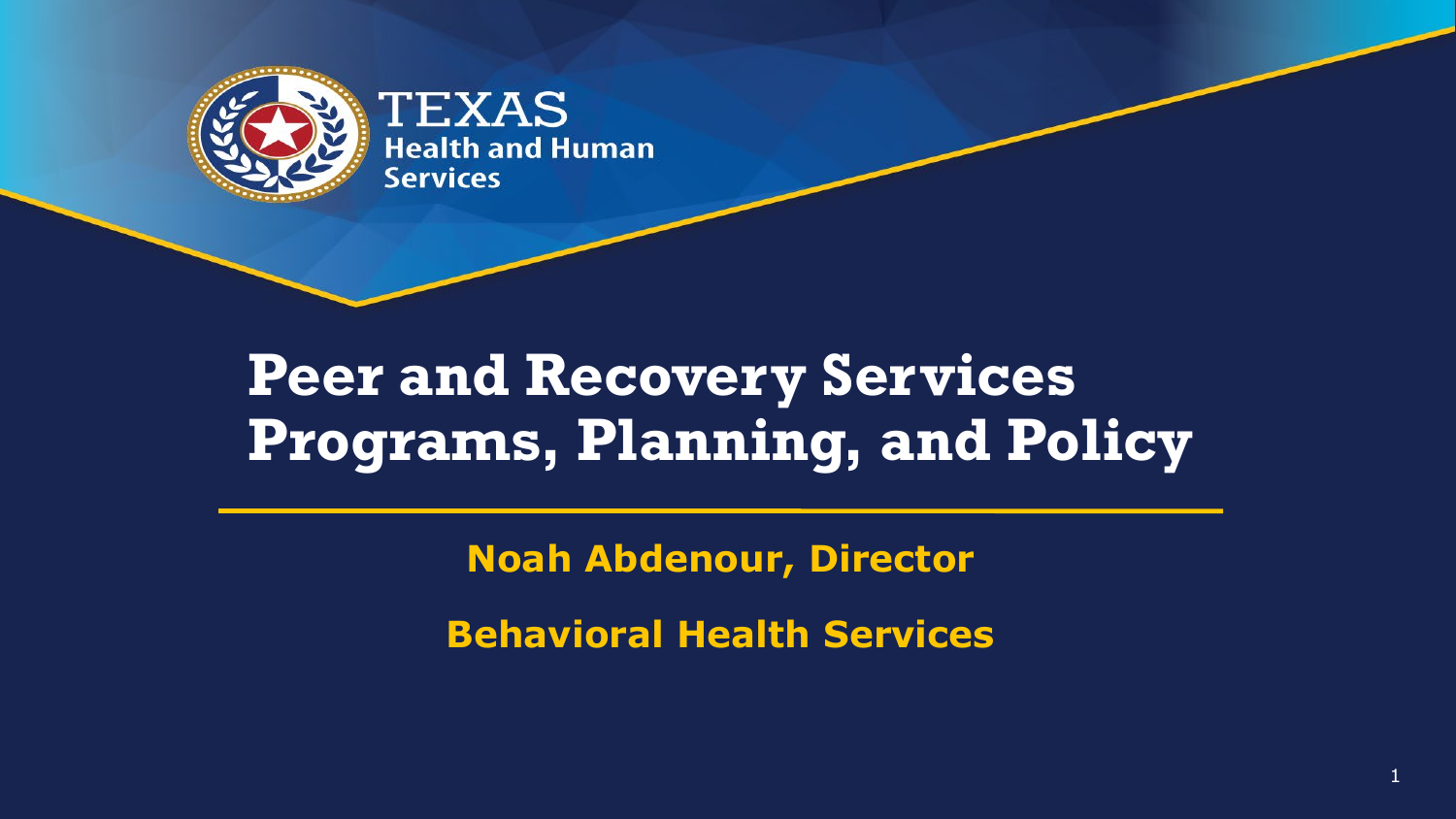## **Background: Peer Support**

• Peer support is defined as the process of giving and receiving encouragement and assistance to achieve long-term recovery.<sup>1</sup>

• Peer specialists offer emotional support, share knowledge, teach skills, provide practical assistance, and connect people with resources, opportunities, communities of support, and other people. <sup>2</sup>

TEXAS **Health and Human Services** 



Sources: 1U.S. Department of Health and Human Services. Substance Abuse and Mental Health<br>Services Administration (2018). <sup>2</sup>Value of Peers Infographic: General Peer Support. Solomon, P.<br>(2004). Peer Support/Peer Provid *Ingredients. Psychiatric Rehabilitation Journal, 27(4), 392–401.*

2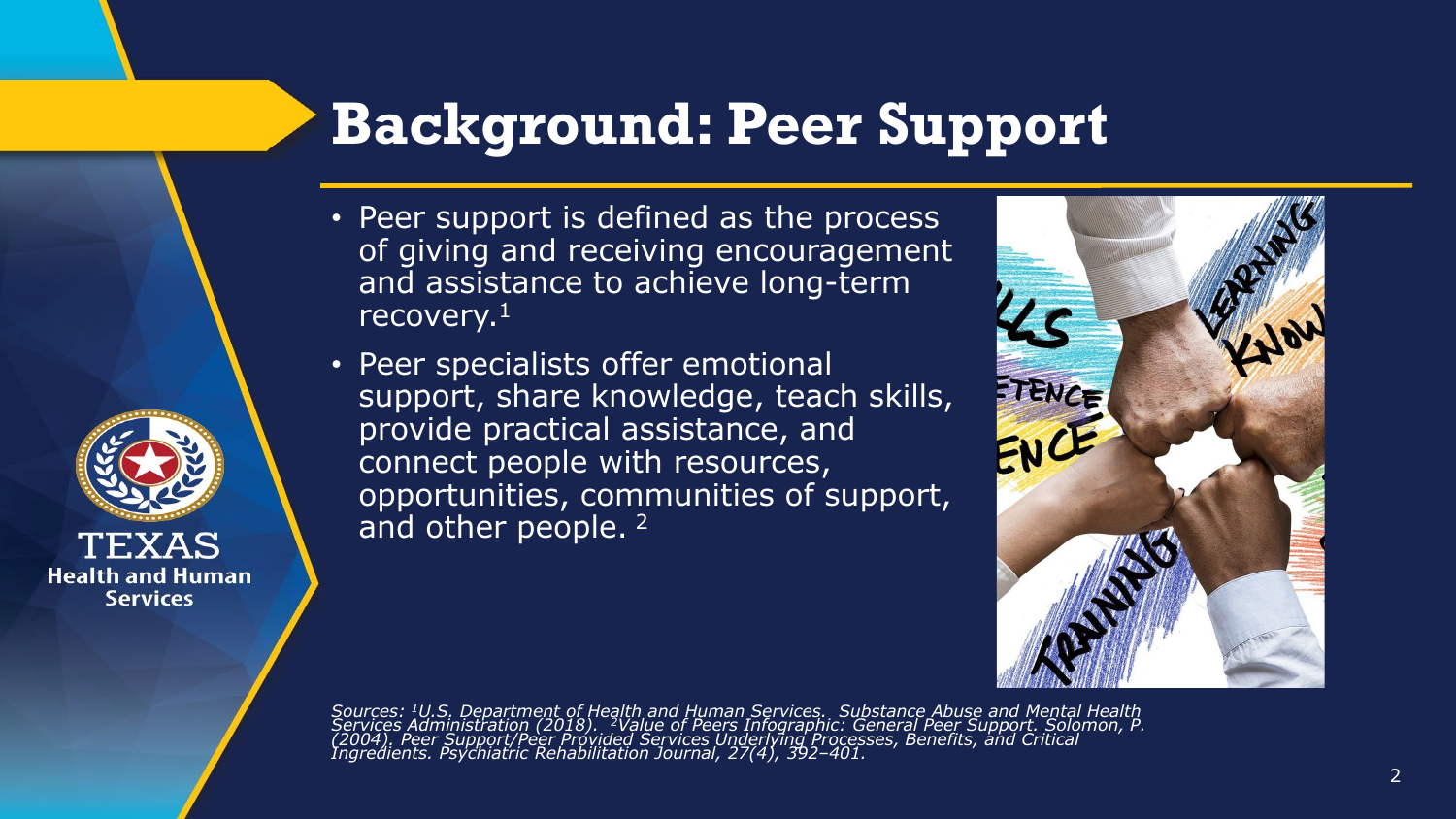# **Peer Specialist**



- Uses lived experience, in addition to skills learned in formal training, to deliver strengths-based, person-centered services to promote a recipient's recovery and resiliency
- Provides recovery-oriented, person-centered, relationship-focused, and trauma-informed services
- Participates by choice

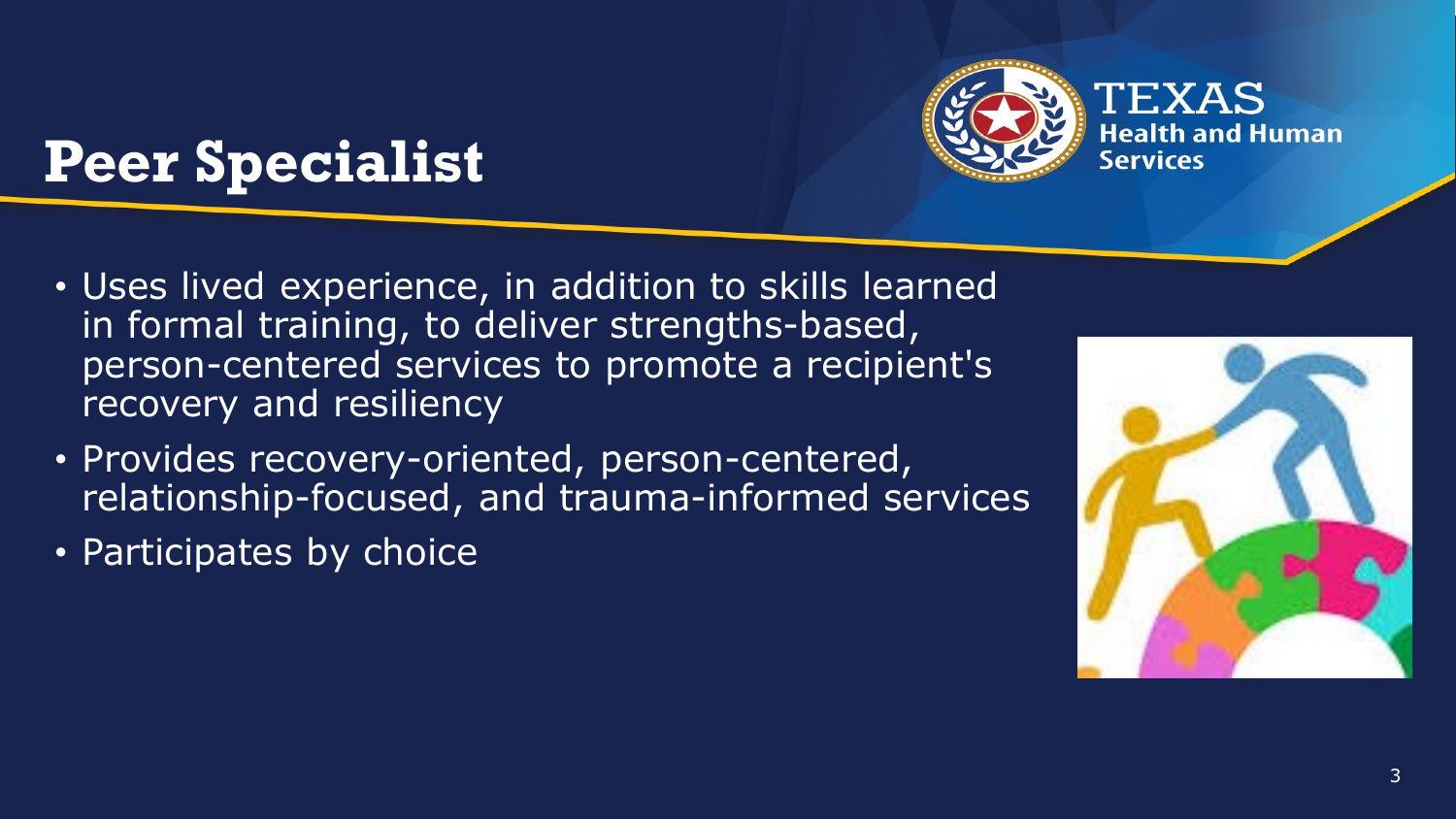

### **Introduction**

• House Bill 1486, 85th Legislature, Regular Session, 2017, authorized the creation of a new Medicaid benefit "Peer Services"

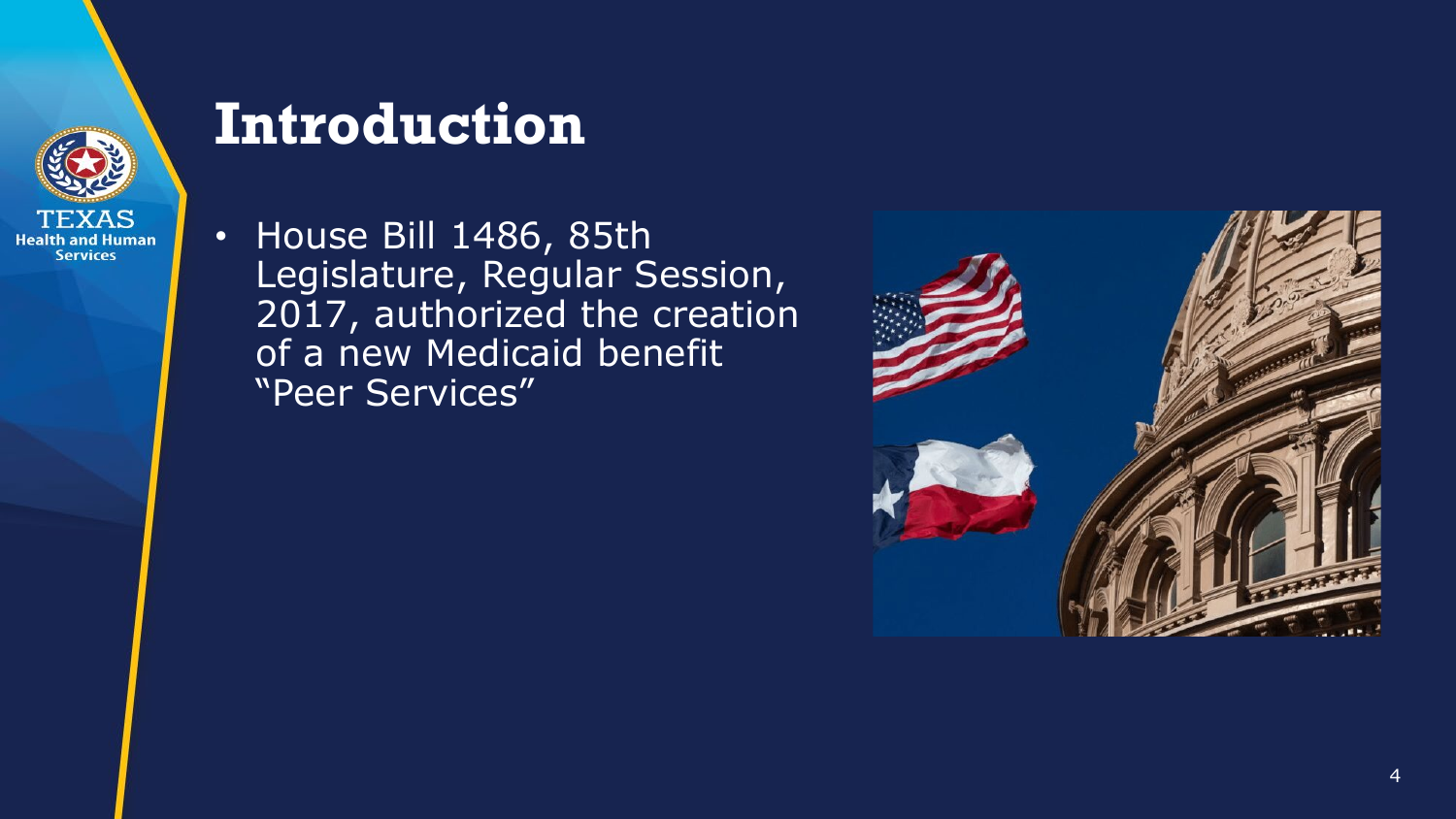

### **Peer Services**

- May include:
	- ▶ Recovery and wellness support
	- ▶ Mentoring
	- ▶ Advocacy
- May be provided individually or in a group setting
- Defined in Texas Health and Human Services [Commission Title 1, Part 15, Chapter 354, Subchapter](https://texreg.sos.state.tx.us/public/readtac$ext.ViewTAC?tac_view=5&ti=1&pt=15&ch=354&sch=N)  N, Peer Specialist Services

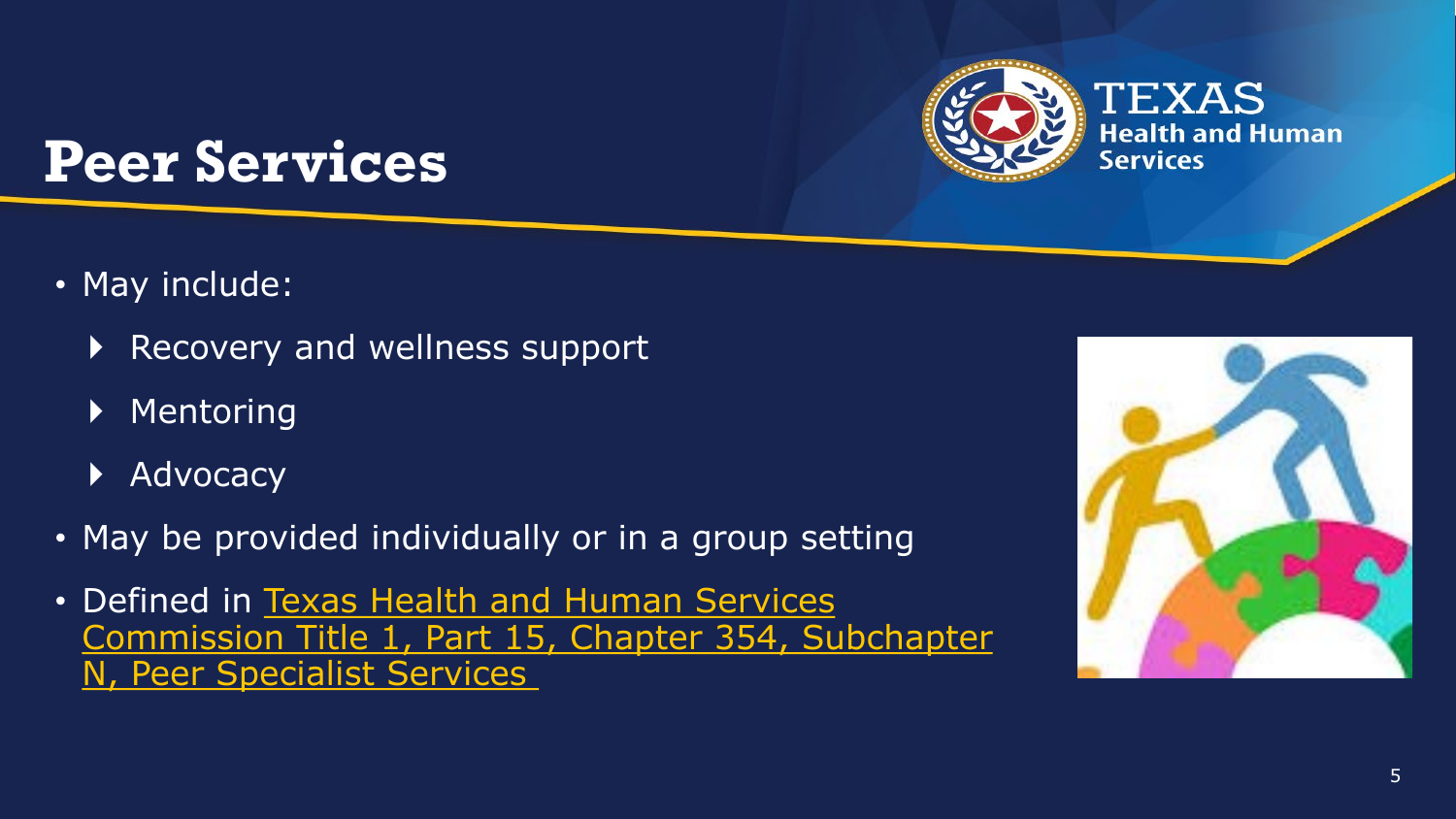# **Peer Specialist Settings**

- Local mental and behavioral health authorities
- Inpatient behavioral health organizations
- State hospitals
- Community-based recovery organizations
- Peer-run organizations
- Others

**Health and Human Services**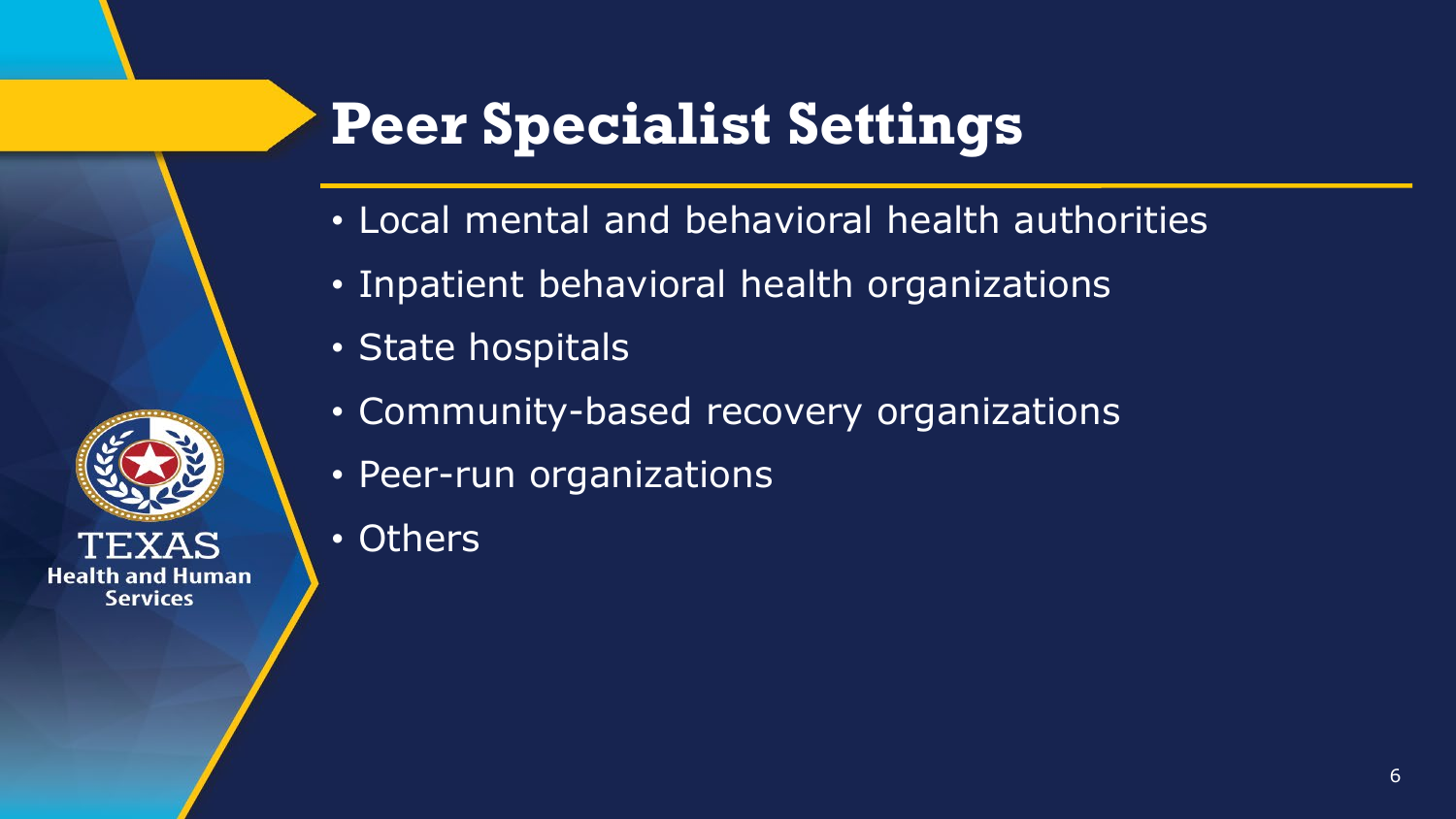

# **Peer and Recovery Services Unit**

• To support implementation of this legislation and highlight the importance of peer support, HHSC established the Peer and Recovery Services Programs, Planning, and Policy (PRSPPP) unit.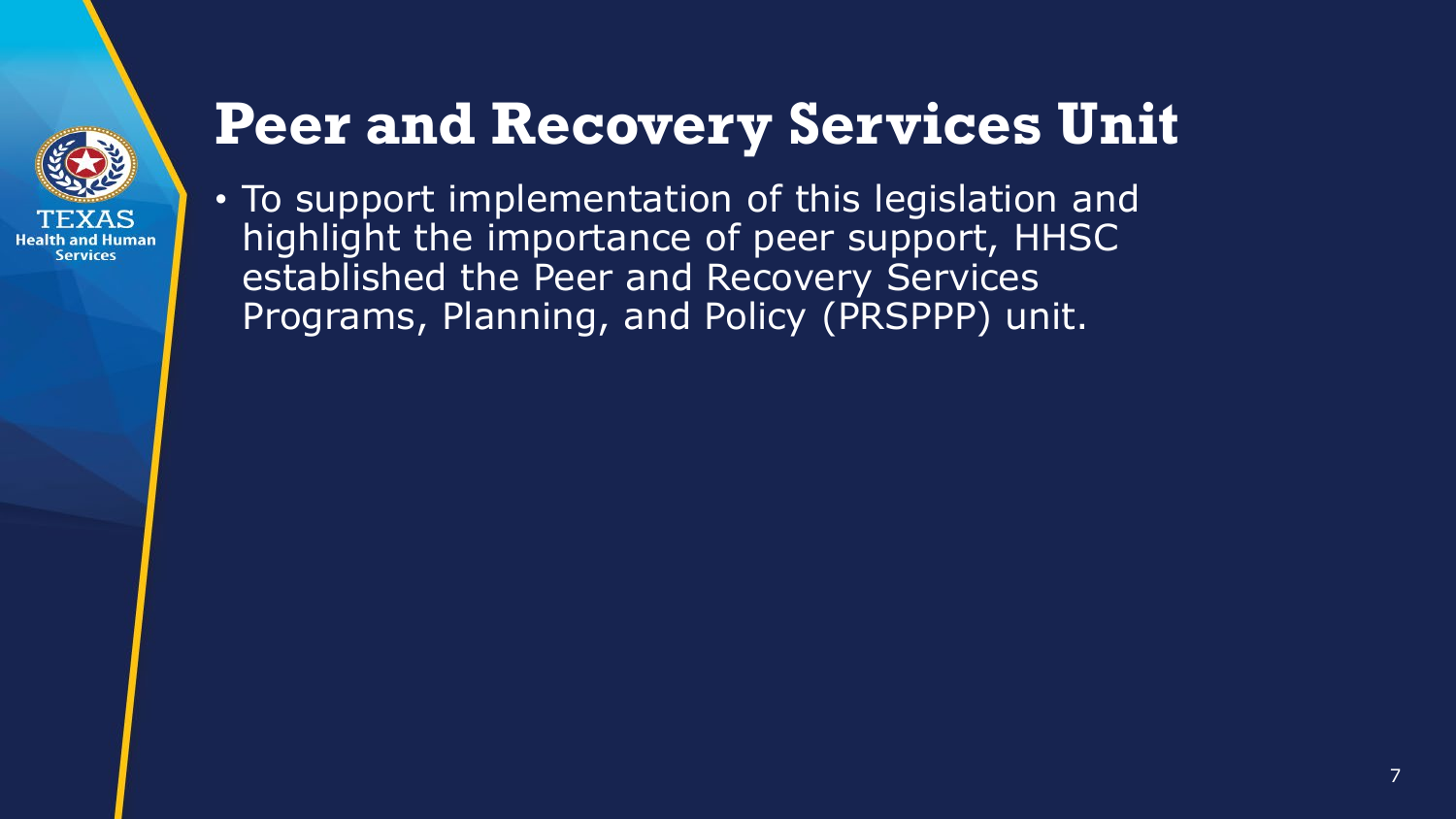

### **PRSPPP Unit**

#### **Vision**

• A Texas where everyone can access peer and recovery support to achieve their ideal quality of life.

#### **Mission**

• To enhance the peer support workforce, strengthen and expand the capacity of peer and recovery services, and align data and research efforts.

#### **Goals**

- Workforce development
- Services capacity expansion
- Data and research alignment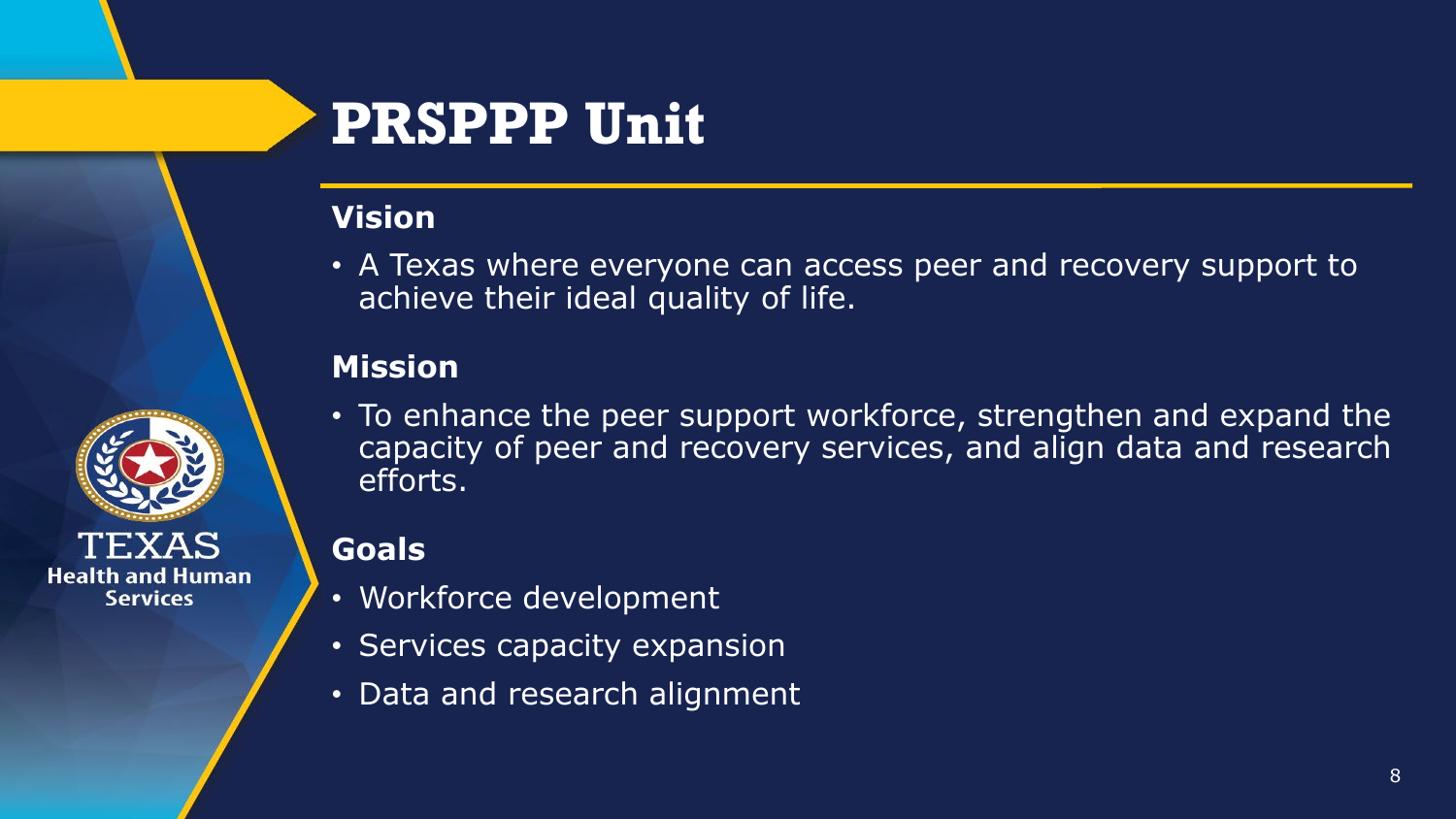

#### **Organizational Chart IDD-BHS/Peer Services**

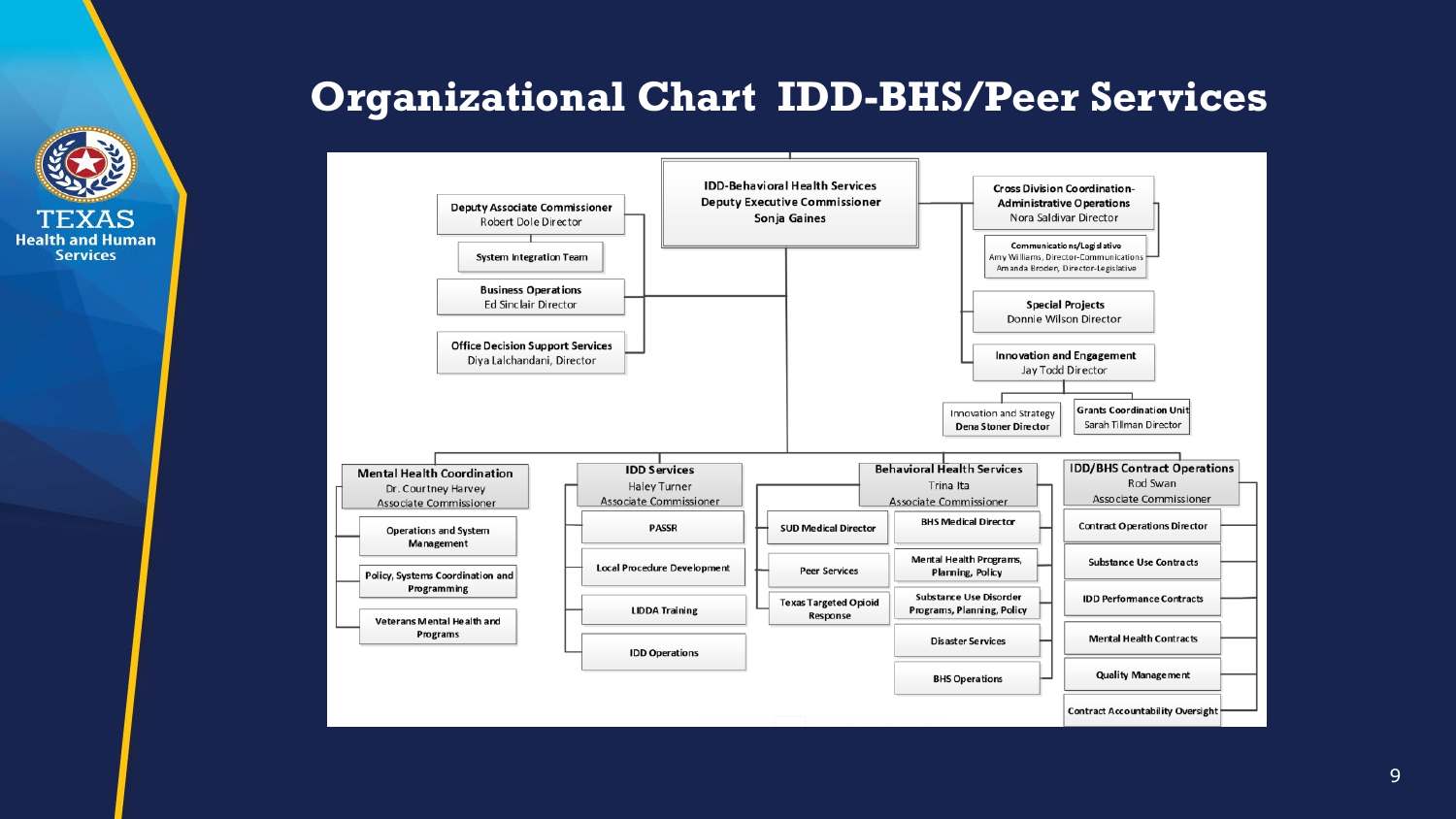

#### **PRSPPP: Services Capacity Expansion**

- Recovery support services
- Youth recovery services
- Peer-run organizations
- Clubhouses
- Special projects

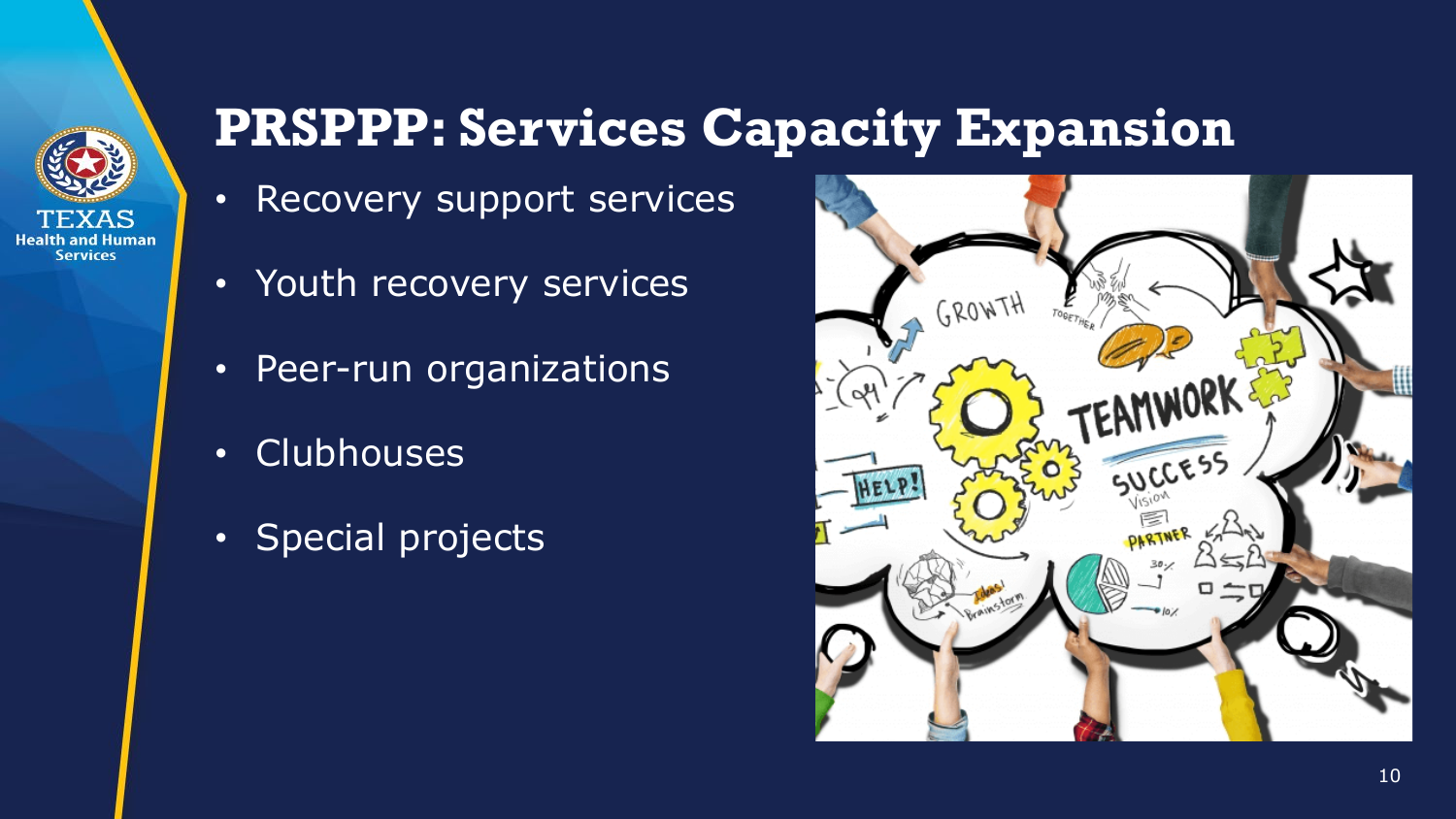

#### **PRSPPP: Data and Research Alignment**

- University research partners
- Technical assistance alignment
- Contract strategy alignment
- Program development and strategic planning

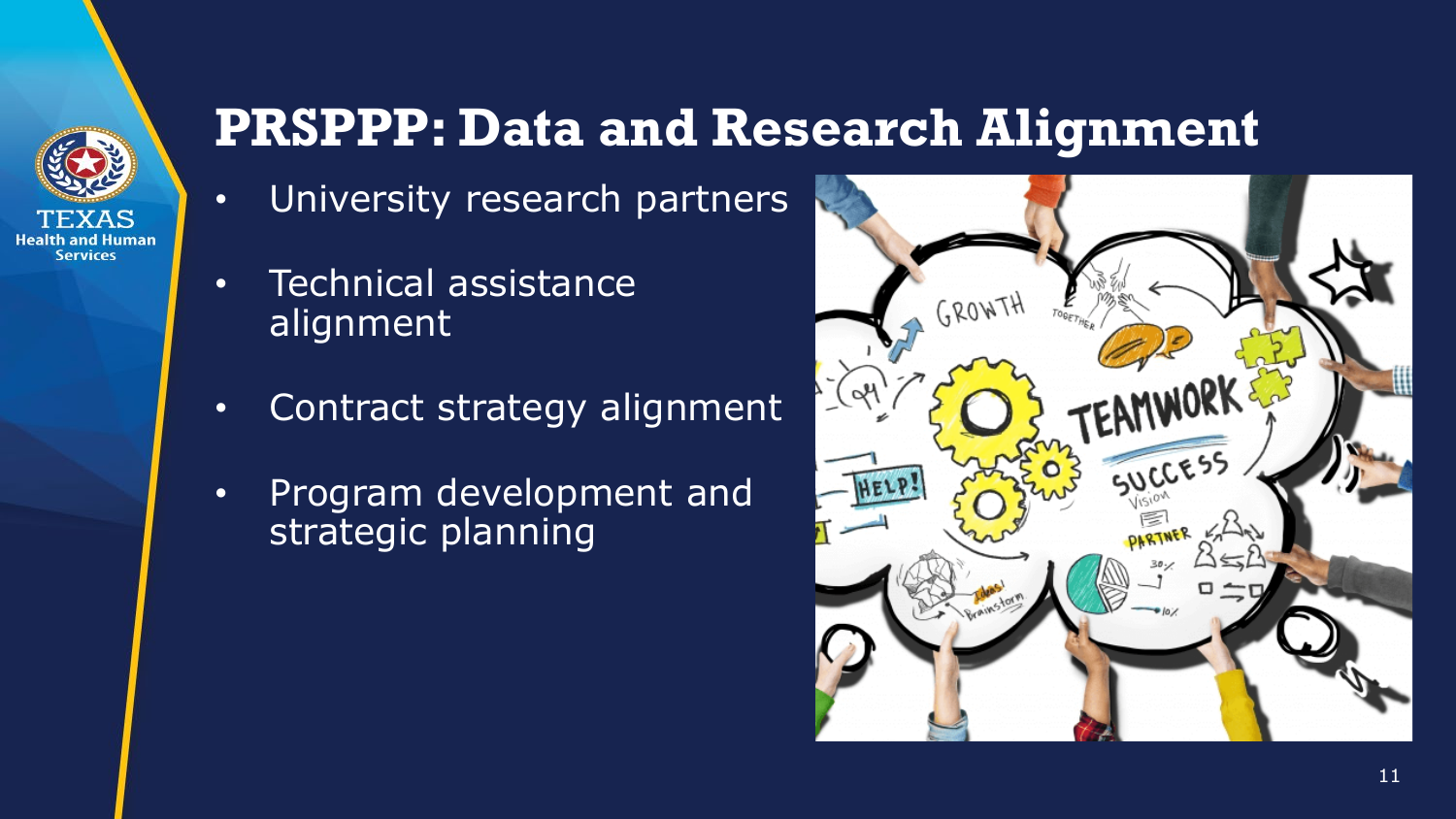#### **PRSPPP: Workforce Development**

- Curriculum development
- Certification administration

XAS

**Health and Human Services** 

- Workforce development hub
- Stakeholder engagement



12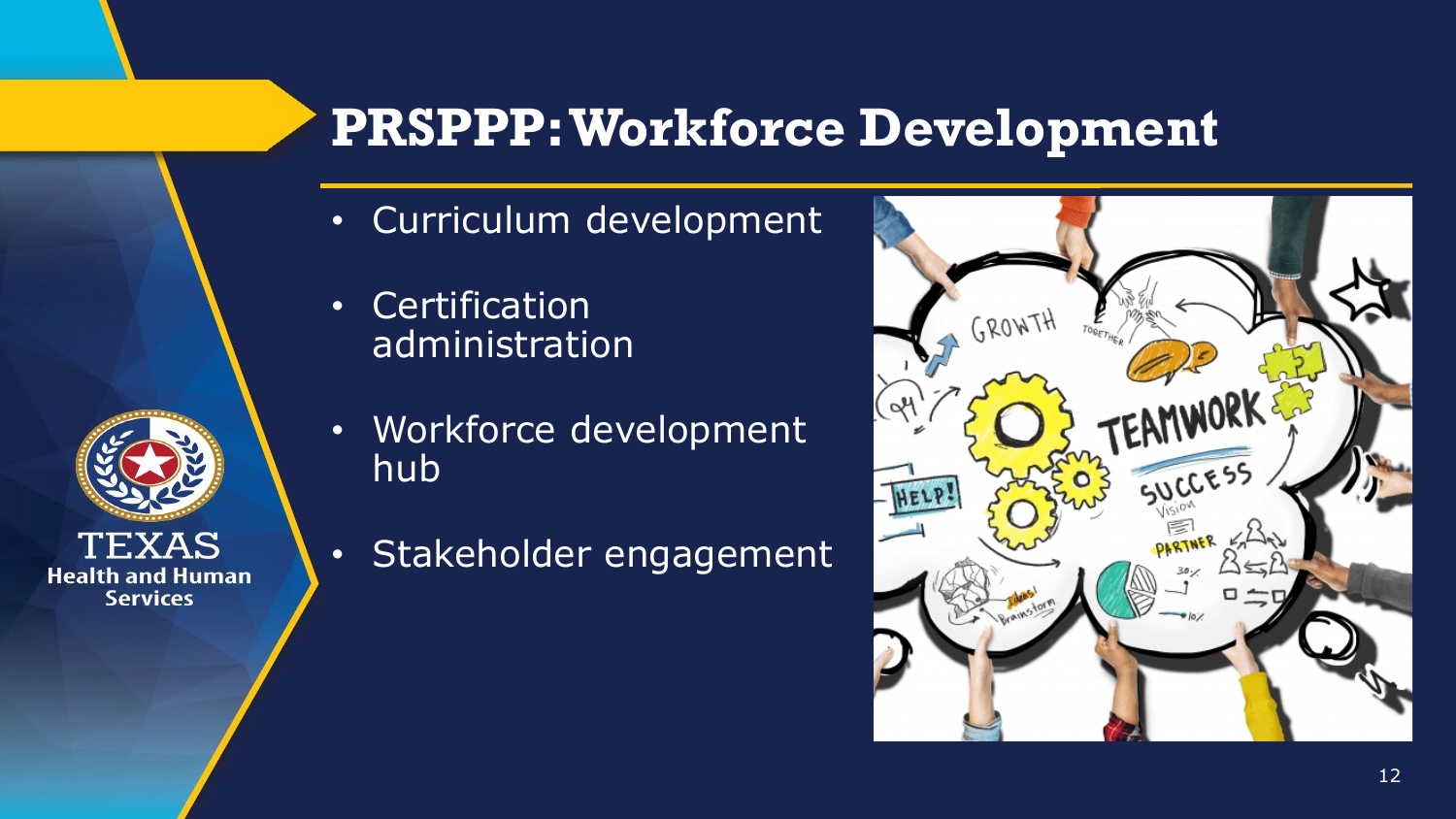

### **Background**

- Multiple credentials
- Stakeholder confusion
- Misaligned scope of practice
- Incompatible processes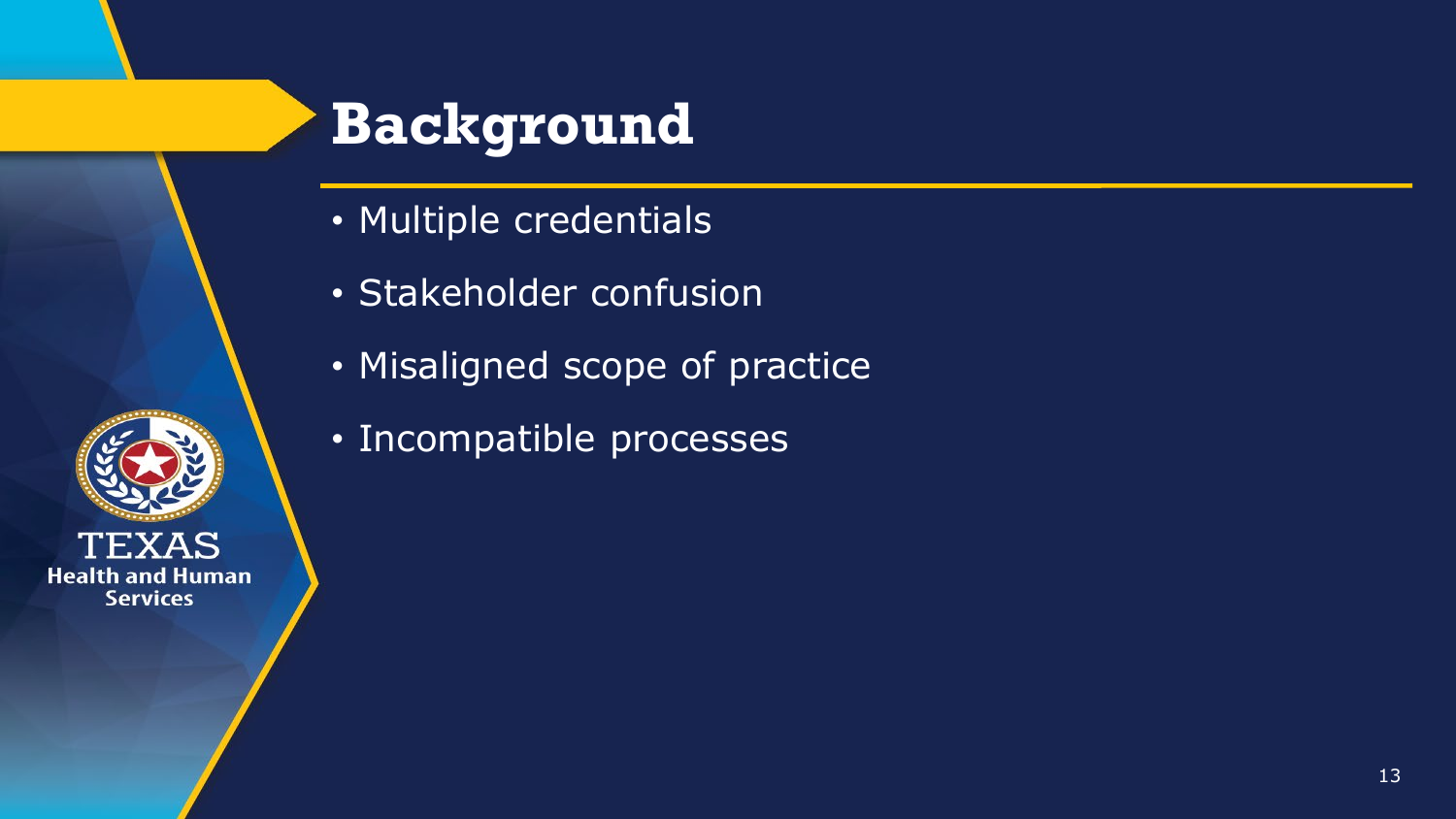

## **Consolidation**

- Grandfathering
- Retired legacy credentials
- · Aligned processes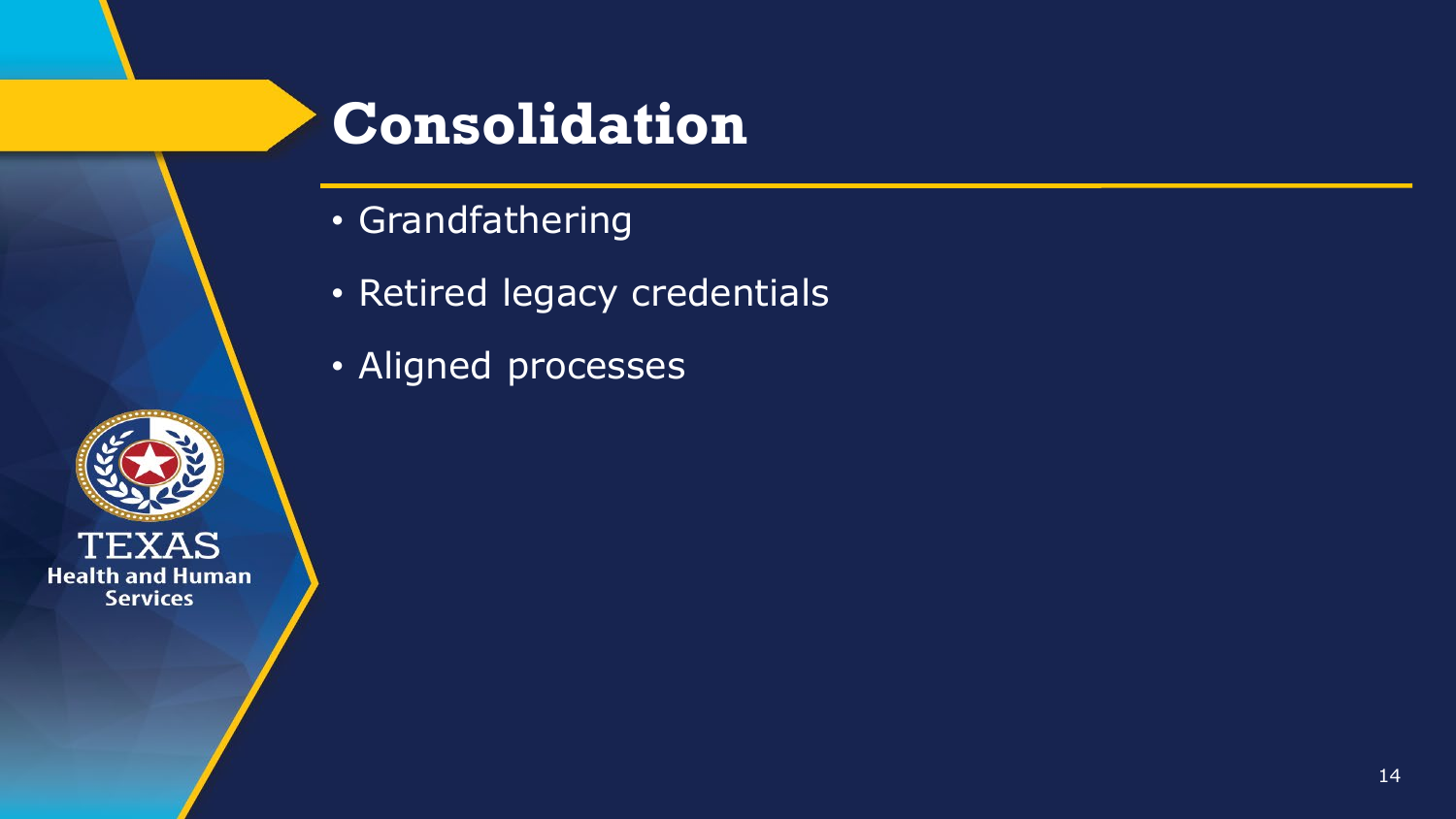# **Peer Specialist Credentials 1 of 2**

All credentials administered by the Texas Certification Board:

- Mental Health Peer Specialist (MHPS)
- Recovery Support Peer Specialist (RSPS)
- Peer Specialist Supervisor (PSS)
- Certified Family Partner (CFP)

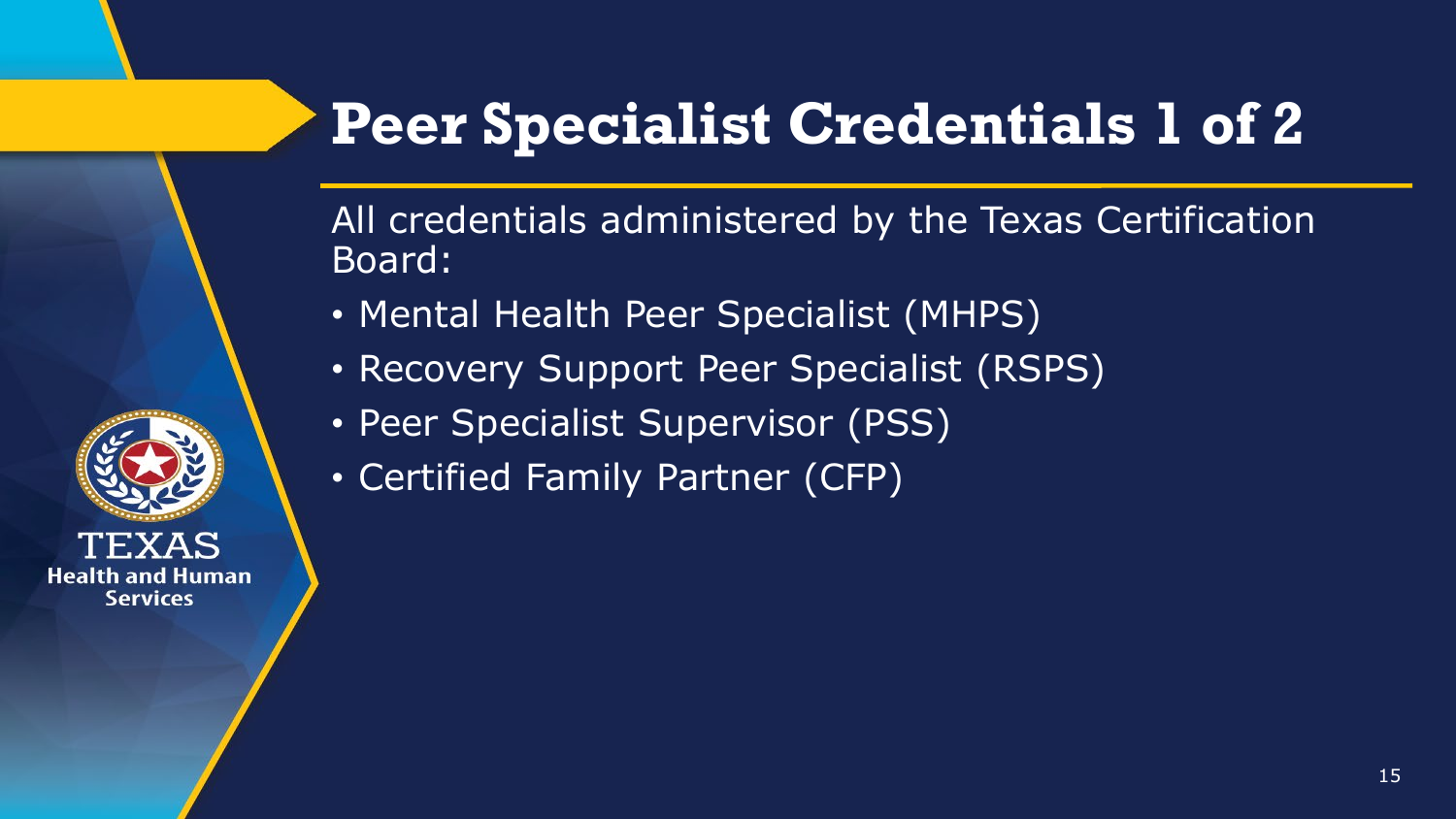# **Peer Specialist Credentials 2 of 2**

- "Intern" credential developed for those with barriers.
- Exceptions process for those with barriers
- Specializations

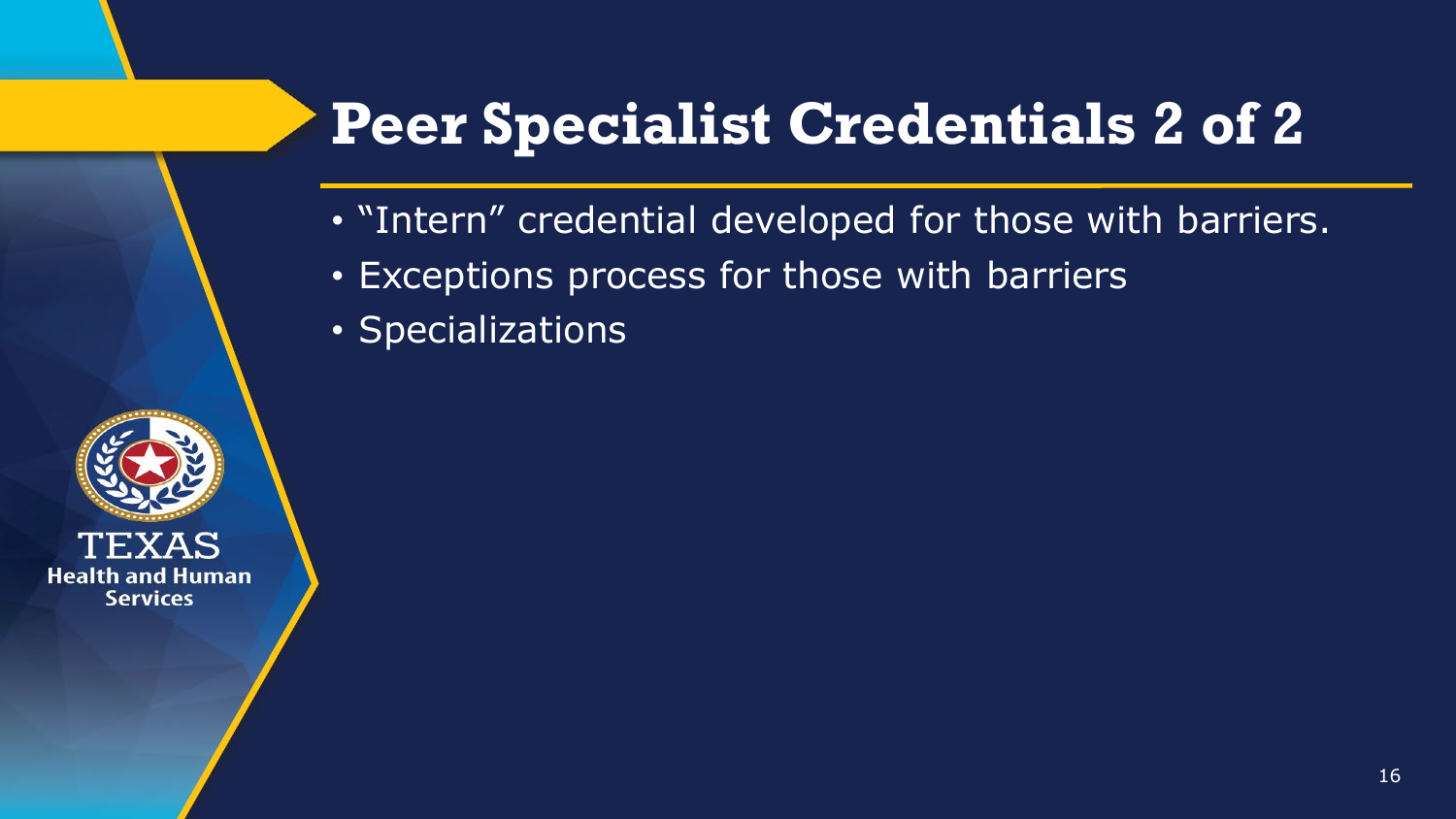# **Peer Specialist Qualifications**

- Be a person with lived experience
- Be at least 18 years of age
- Have a high school diploma or General Equivalency Diploma
- Be willing to appropriately share their story with recipients
- Be able to demonstrate selfdirected recovery
- Pass background checks

**Health and Human Services** 

• Complete training requirements



17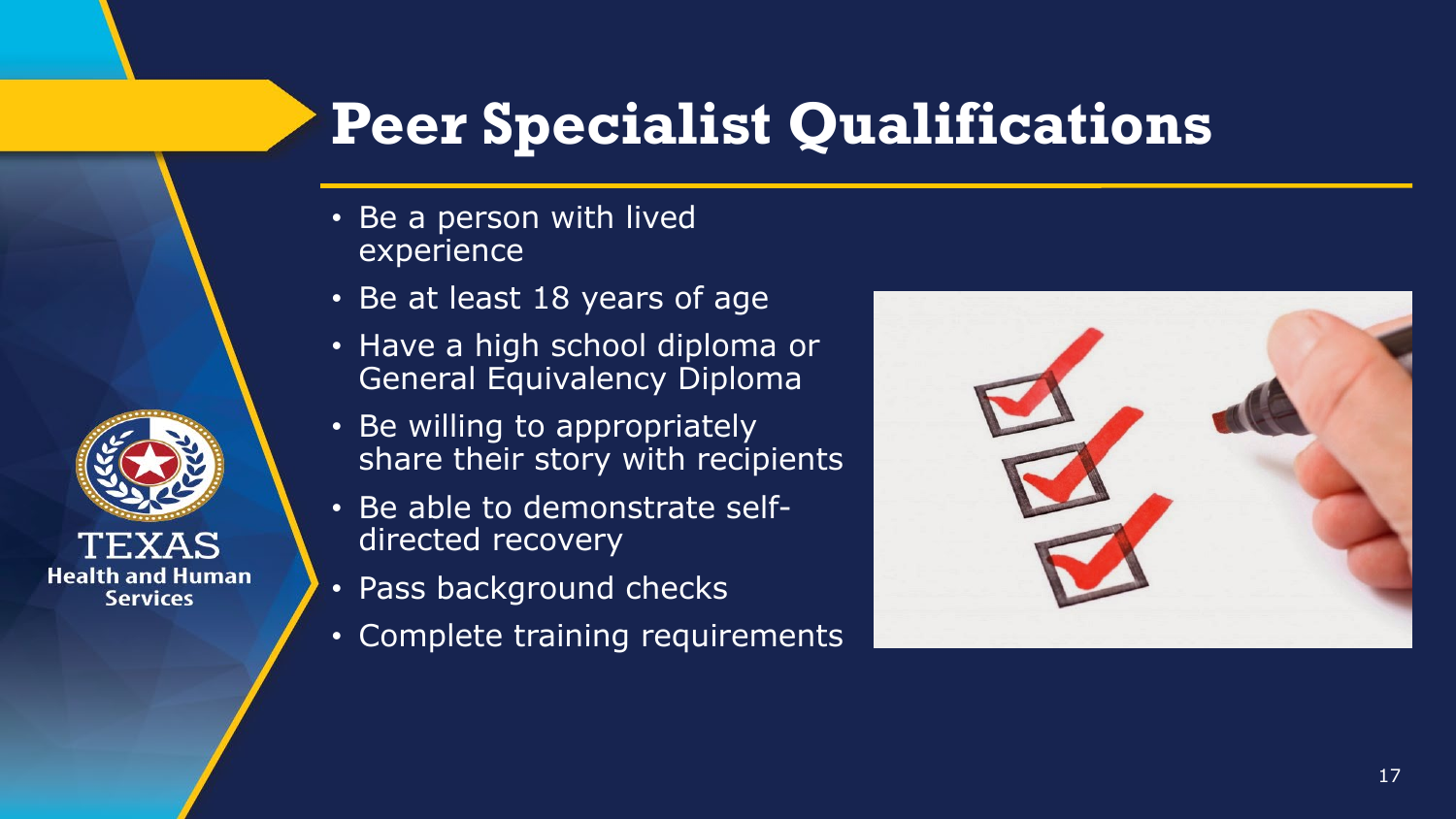

# **Peer Specialist Certification Steps**

- 1. Complete online self-assessment and orientation
- 2. Apply for training with a certified training entity
- 3. Complete the core and supplemental training
- 4. Complete background check\*
- 5. Apply for initial six-month certification
- 6. Complete 250 hours supervised work experience
- 7. Receive two-year certification
- \* Provisional credential for some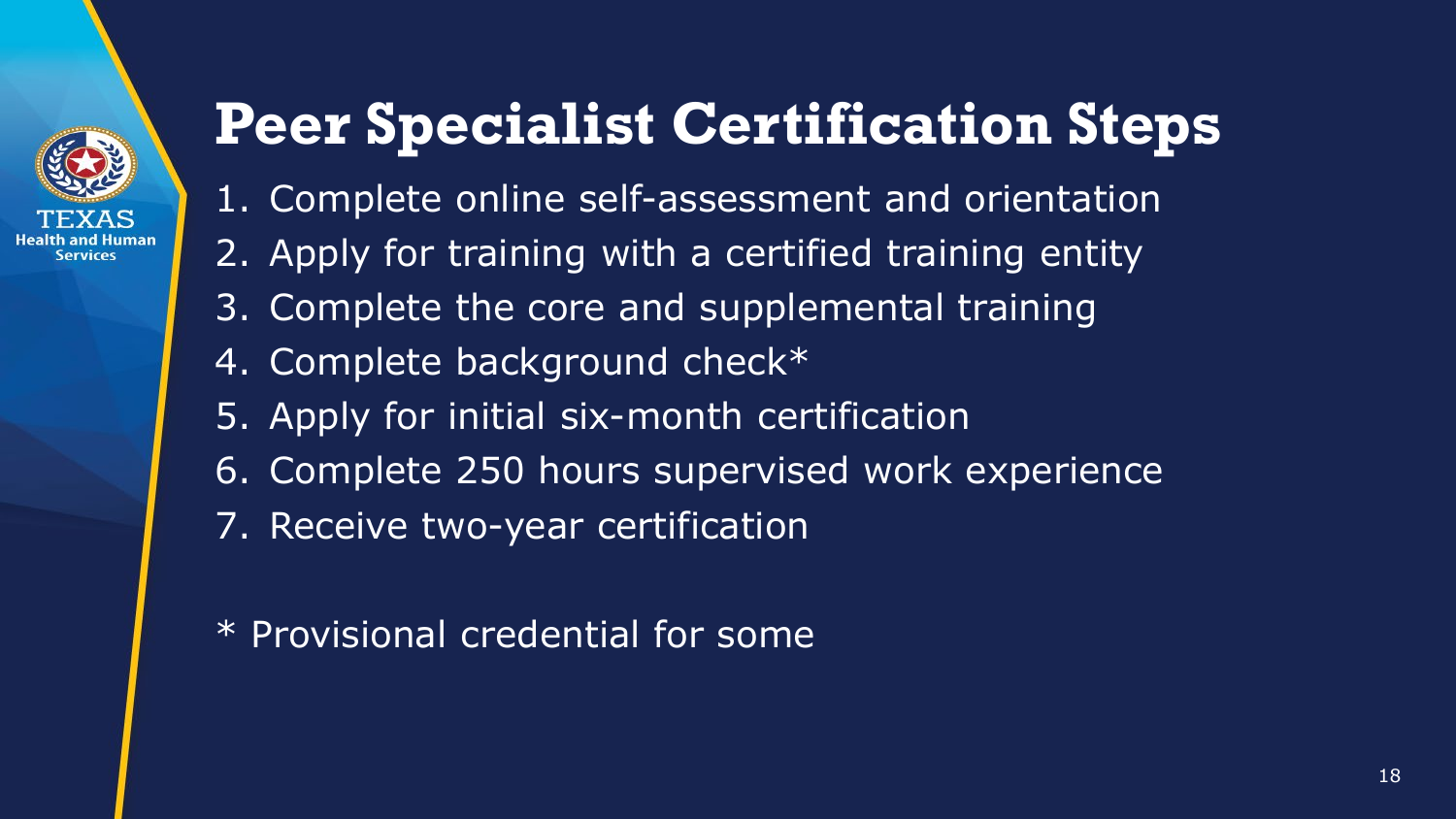# **Peer Specialist Initial Training**

- Process
	- ▶ Six-hour core training
	- ▶ 46-hour supplemental training specialized for type of lived experience, mental health condition, or substance use disorder
	- ▶ 250-hour work experience
	- Supervised (or co-supervised) by certified PSS
- Content

**Health and Human Services** 

- ▶ Service provision standards (state)
- Core competencies (national)
- Peer Specialist code of ethics (state)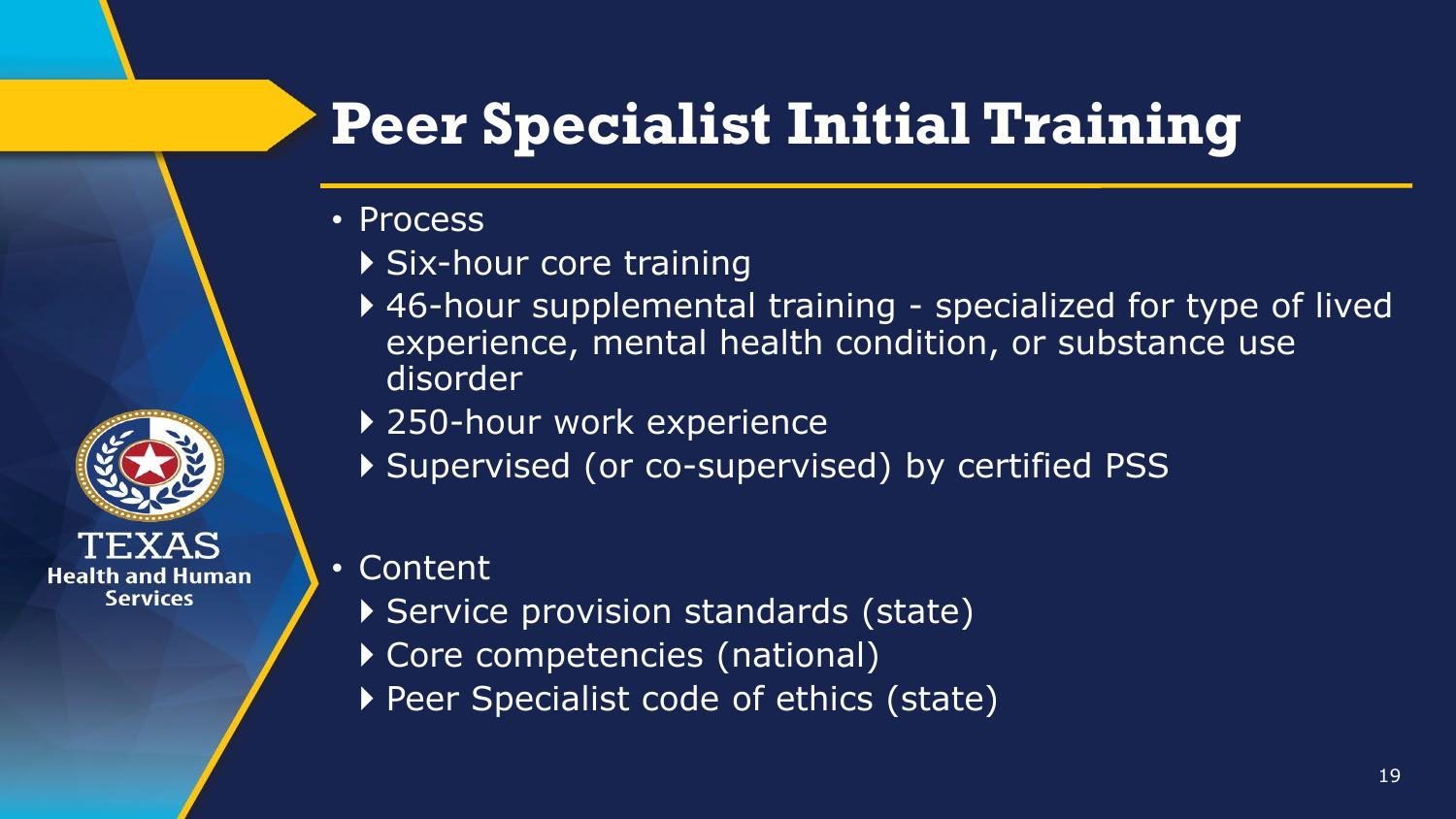# **Peer Specialist Supervisor Role**

- Focus on a peer specialist's provision of services
- Review of cases and activities
- Skill building
- Problem resolution
- Professional growth
- May also include aspects specific to the organization, such as following organizational policy or other administrative matters

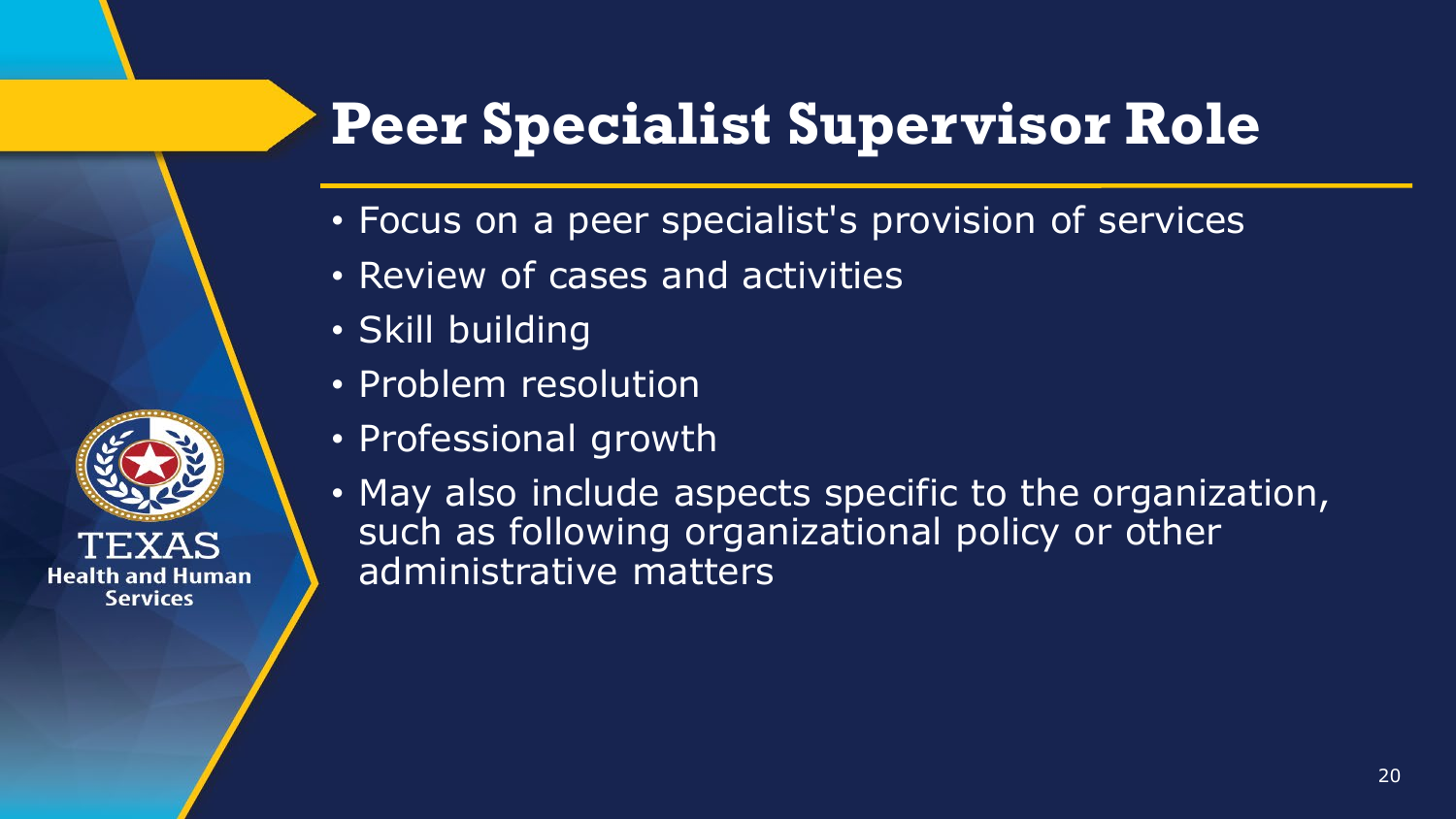# **Peer Specialist Supervision**

- Peer specialist supervision must occur:
	- ▶ Once weekly during initial six months;
	- Once monthly during full two-year certification; and
	- More frequently at the request of the peer specialist.
- Peer specialist supervision may:
	- ▶ Be provided individually or in a group setting;
	- ▶ Be provided face-to-face or via teleconference; or
	- Include observation of the peer specialist providing services.

Peer specialist supervision must be documented.

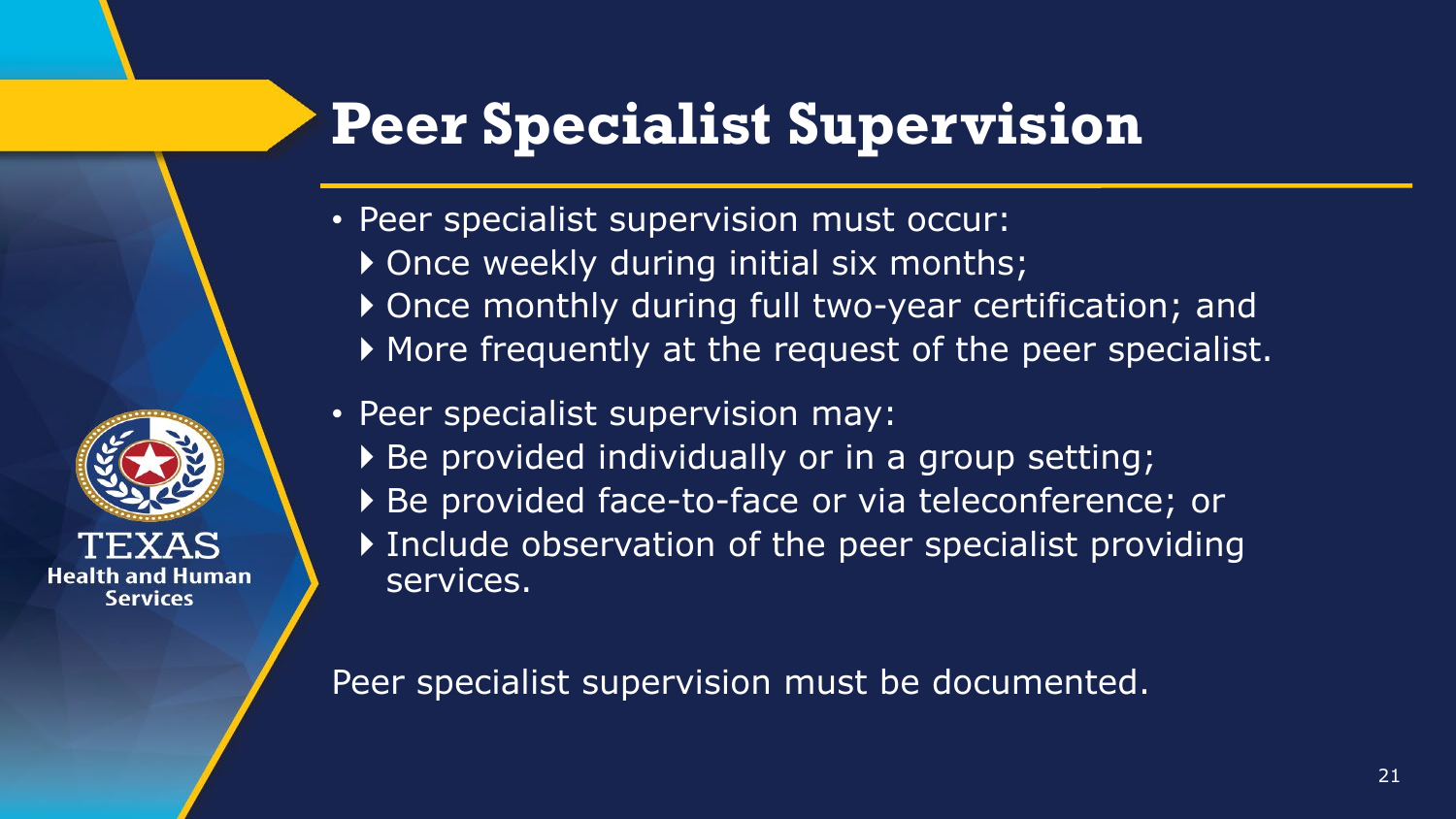

### **Peer Specialist Supervisor Requisite Credentials**

A peer specialist supervisor must be a:

- Qualified Credentialed Counselor (QCC)\* or;
- Licensed Practitioner of the Healing Arts (LPHA)\* or;
- Qualified Mental Health Professional-Community Services (QMHP-CS)\* with a QCC or LPHA supervising the QMHP-CS or;
- Qualified Peer Supervisor (QPS) with a QCC or LPHA supervising the QPS.

\*see TAC for more details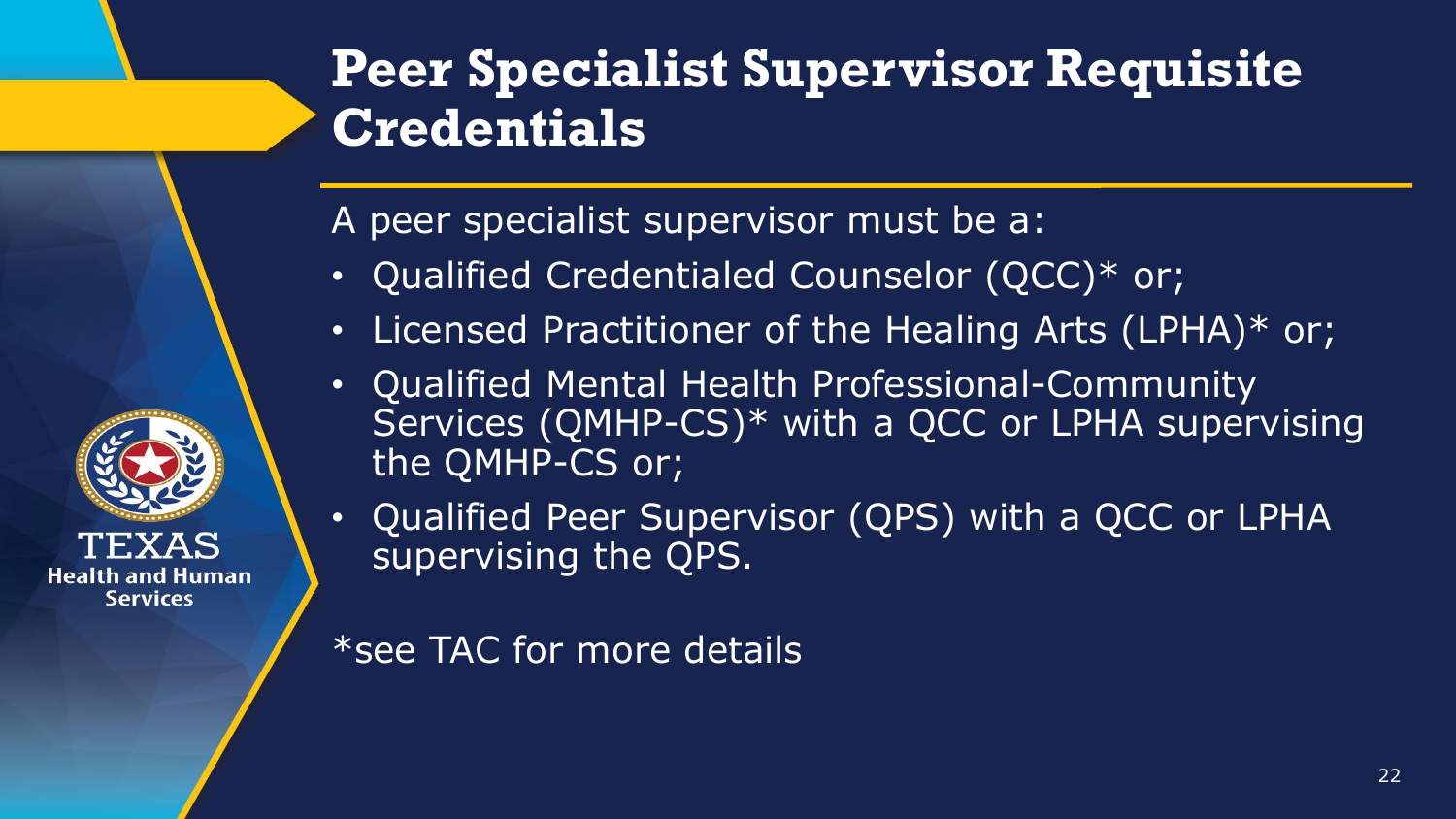

A peer specialist supervisor must:

- Hold requisite credentials;
- Pass criminal history and registry checks;
- Meet the training requirements; and
- Be certified as a PSS.

**Health and Human Services**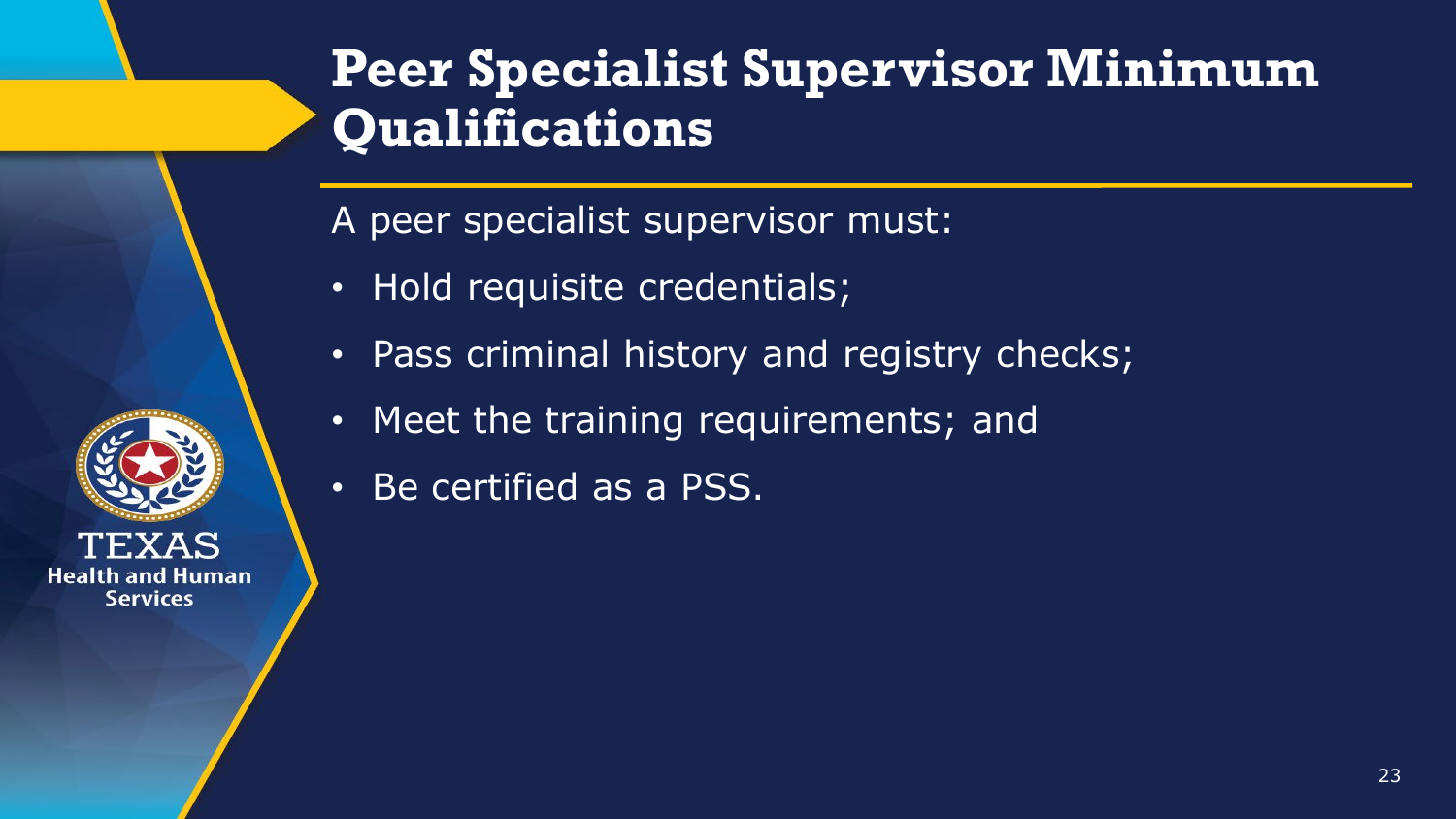## **Support Hub - PeerForce**

- Workforce development and support
- Guidance through the training and certification process
- Interactive website, [www.peerforce.org](http://www.peerforce.org/)
- Connection with supervision placements in their communities
- Continuing education postings
- Financial assistance for training, background checks, and fees (limited)
- Information resource library page
- Job postings board
- Peer community online forums

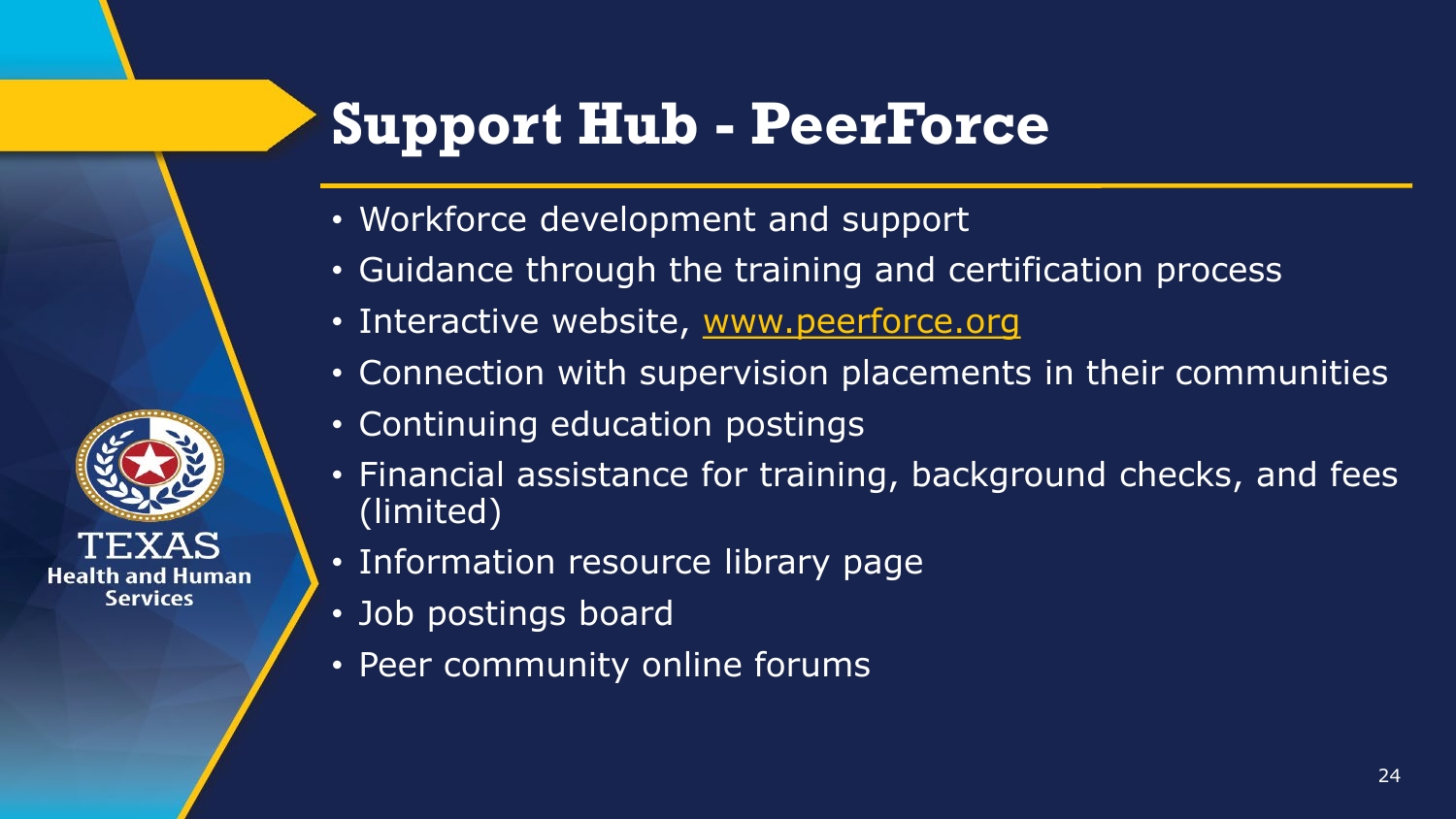

#### **Additional Resources**

PeerForce website [www.peerforce.org](http://www.peerforce.org/)

**TCB** website [www.tcbap.org](http://www.tcbap.org/)

HHS website [www.hhs.texas.gov](http://www.hhs.texas.gov/)